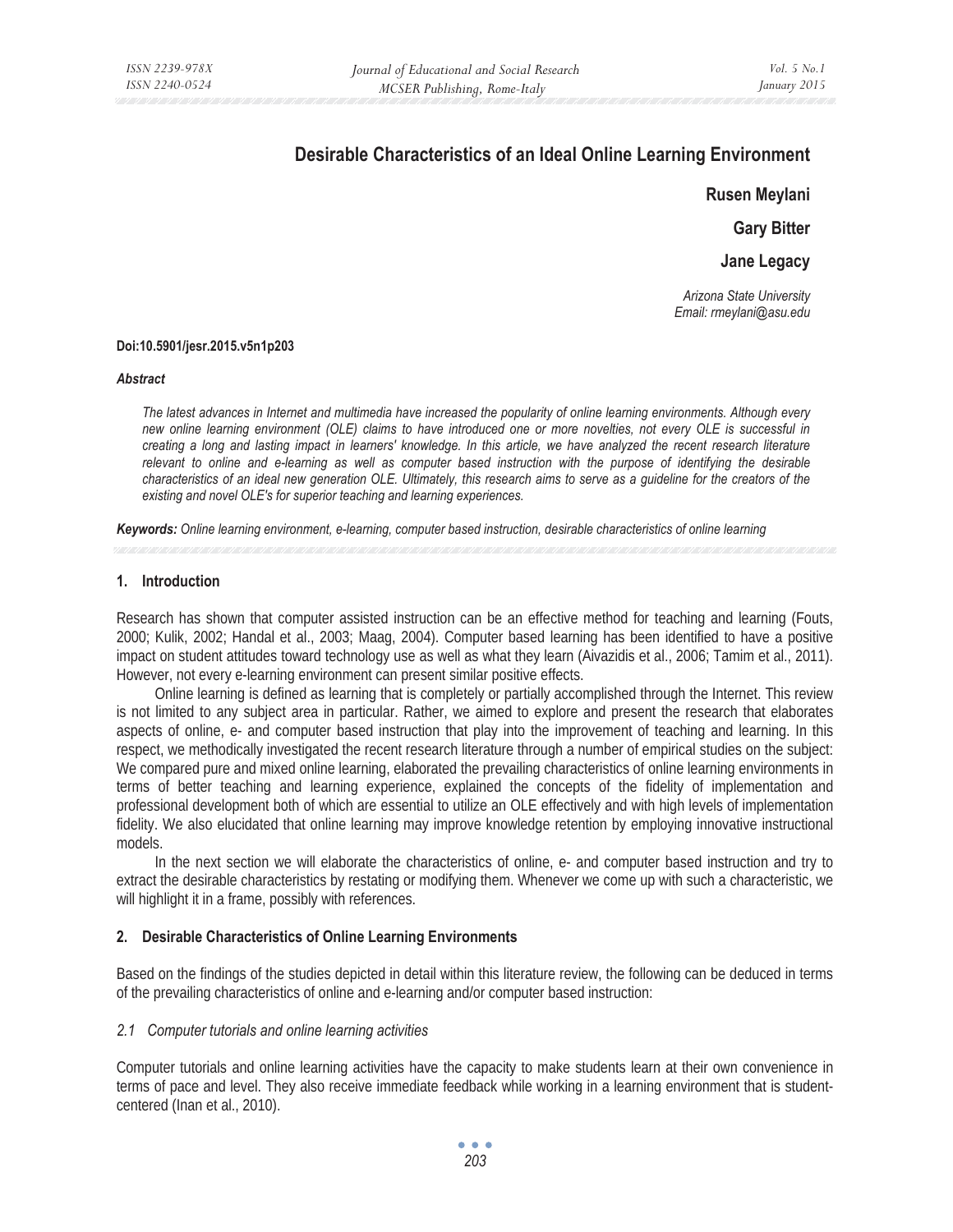| ISSN 2239-978X | Journal of Educational and Social Research | <i>Vol.</i> 5 No. 1 |
|----------------|--------------------------------------------|---------------------|
| ISSN 2240-0524 | MCSER Publishing, Rome-Italy               | January 2015        |
|                |                                            |                     |

Feedback is important for the brain. When a student is given feedback on an incorrect response, a number of neural processes and brain activities are triggered; the comments given by the feedback will reinforce to correct the information. In addition, a positive feedback is an indication that learning has indeed taken place encouraging the student to keep working on more the material regardless of its level of difficulty. This ideal structure of a curriculum challenges but does not frustrate students (Luo et al., 2005; Marzano et al., 2004).

Moreover, online learning has long been identified as a strategy of improved teaching-learning practices (Marzano et al., 2004). Interestingly, longitudinal studies and meta-analyses have shown that computer-based training programs are particularly effective in increasing a student's performance on standardized tests (Sivin-Kachala et al., 2000).

This confirms what is already known about the synaptic connections within the human brain and how it facilitates learning. For example, through intensive practice via online tutorials, mathematical facts are recovered easily and performed at the point of automaticity. This results in the brain spending more energy to move to the next level in terms of acquiring new mathematical skills and knowledge. In all, computer tutorials have a positive impact on the retention of old knowledge and acquisition of new knowledge (Salimpoor et al., 2010).

Therefore it follows that:

*Desirable Characteristic 1: Computer tutorials and online learning activities have the capacity to make students learn at their own convenience in terms of pace and level and have a positive impact on the retention of old knowledge and acquisition of new knowledge (Salimpoor et al., 2010). Therefore, the ideal OLE must utilize computer tutorials and online learning activities.* 

## *2.2 Use of multimedia elements, simulations and manipulatives*

A number of studies investigated the effects of multimedia elements, simulations and manipulatives within online environments (McKethan et al., 2003; Schmeeckle, 2003; Maag, 2004; Schroeder, 2006; Zhang et al., 2006; Schnitman, 2007; Schutt, 2007; Tantrarungroj, 2008). These studies discovered two important aspects regarding multi-media components within an OLE: (1) Incorporating media components alone is not sufficient by itself to enhance instruction and positively influence learning while they contribute to knowledge retention and (2) how these media components are integrated does play a key role in student learning, e.g. when they are interactive.

Schnitman (2007) found no added effects on learning from adding extra media to online instruction; the researcher wanted to find out whether or not improving colors, navigation options and text with graphics would have an effect on the learning outcomes. The author allocated students randomly to situations in a web-based learning environment. The control group accessed the environment through a plain text-based interface, whereas the treatment group accessed through an enhanced color scheme with added graphics and navigational options. No significant differences were found by Schnitman (2007) in learning outcomes between the control and treatment groups.

Regardless of type, media elements serve as a transmission medium of material. Therefore they are doubtful to influence learning per se as indicated by the fact that a majority of these studies that did not really find any major differences in learning due to media types (Clark, 1983, 1994).

Tantrarungroj (2008) did find optimistic effects caused by added media components; the researcher distinguished between two teaching approaches for a neuroscience course taught to undergraduate computer science students. The researcher compared a controlled situation where the students in the control group were not given access to streaming video to an experimental situation where the students in the treatment group were introduced to embedded videos and online text with static graphics. The researcher did not find any significant differences between the two groups of students on a post-test that was conducted immediately after the class. However, the experimental group scored significantly higher on a knowledge retention test conducted after four weeks of the intervention which showed that the added media contributed to the retention of knowledge.

Zhang et al. (2006) proposed that how a medium is utilized is far more important than just having access to it. For instance, the researchers discovered that video enhances learning when the learner possesses the capability to interact with it, i.e. "interactive videos" do have positive impacts on learning. The authors used four situations during the study: three online environments with non-video, non-interactive video and interactive video in addition to a face-to-face situation. The students were randomly assigned to one of these groups. It was found that the performance of students within the interactive video group was significantly better than the performance of students in the three other situations whereas no statistically significant differences were found between the other three groups (non-interactive video, no video and face-to-face instruction).

Castaneda (2008) distinguished between two simulation situations for undergraduate psychology students in an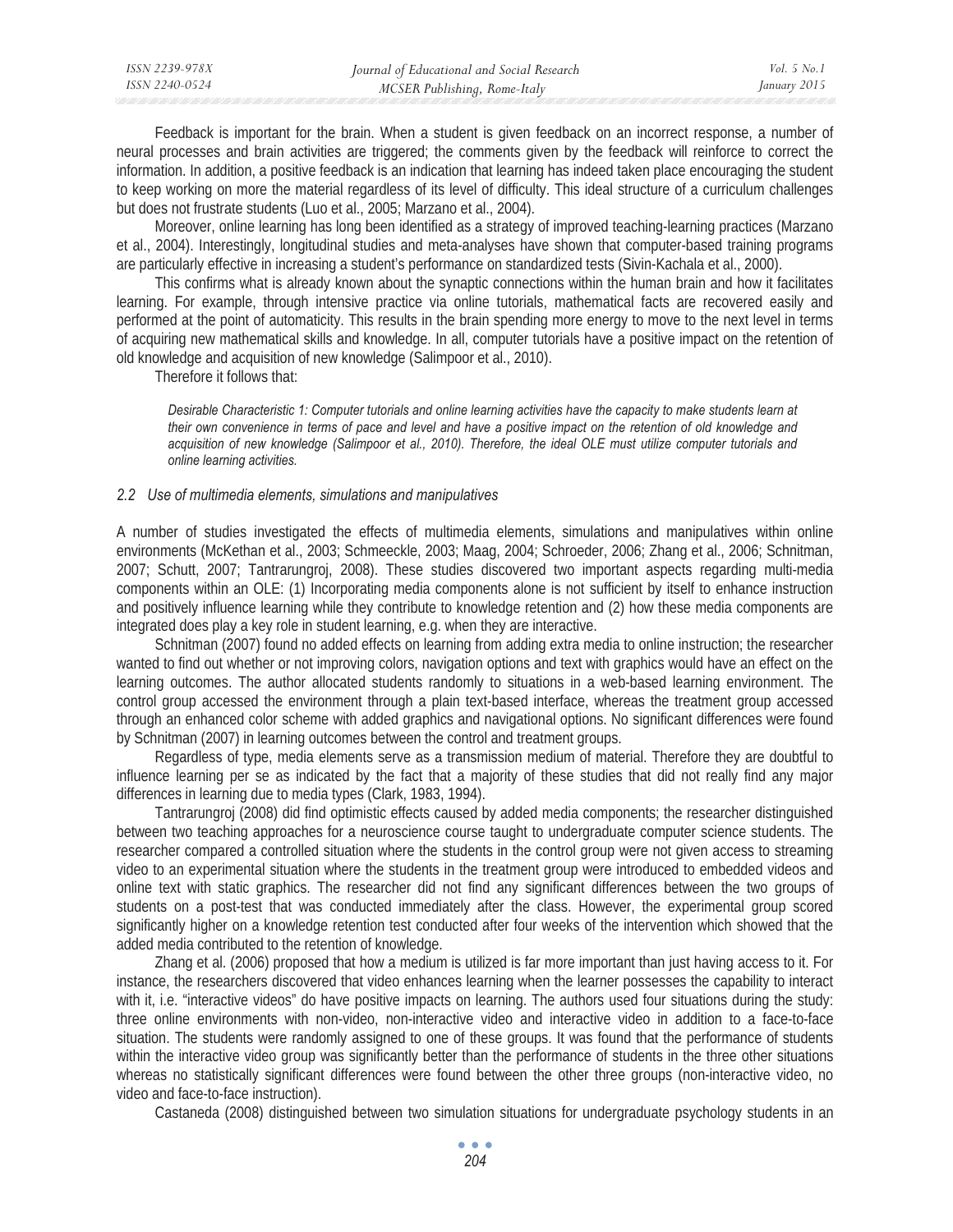*Vol. 5 No.1 January 2015* 

online information technology course; one situation assisted the interaction of students with the simulation and the other situation had no simulation component. Moreover Castaneda maneuvered the arrangement of instructional activities, along with the interface of simulation appearing either before or after the achievement of expository section of the instructional course. Statistically significant positive gains were obtained by students from pre-test to post-test scores when simulations were employed.

Loar (2007), on the other hand, discovered contrasting findings for nurse practitioner candidates on their analytical abilities and problem-solving techniques. Two groups of students participated in a computer based study and each group obtained similar online instructions, along with a computer-stimulated case study for one group and an online text-based case study for the other. No significant differences were discovered among the groups obtaining text-based case study versus the group obtaining computer-stimulated version.

On the other hand, the use of manipulatives motivates and influences many students especially in mathematics education. Integration of virtual manipulatives in lectures can enhance the accomplishments of students in mathematics (Battle, 2007). Students can be engaged in creative thinking through hands-on activities as they work to discover and ultimately learn principles of math (Waite-Stupiansky and Stupiansky 1998). The process in which the students can advance to meaning by doing something is known as guided discovery. Actions and words are combined together to develop a significant synergy while they try to recall their a priori knowledge in later years. With the use of hands-on activities in mathematics lectures students can develop significant meaning about numbers and systems and get a learning experience that becomes multi-sensory. Integration of the use of manipulatives produces an opportunity that can outreach many students addressing diverse learners. Use of mnemonic devices has been employed several times in order to memorize facts about math, but students have difficult time in recalling the knowledge when they disconnect from meaning and understanding. The abilities built from the employment of manipulatives assist in facilitating the students by helping them in remembering what they did, instead of pushing them into recalling what they tried to remember. Students are more likely to observe relationships and patterns if they are engaged in guided discoveries using manipulatives on paper, hands-on or online (Simpson 1998).

Therefore it follows that:

*Desirable Characteristic 2: A number of studies discovered that incorporating media components may contribute to knowledge retention but how these media components are integrated does play a key role in students' learning, e.g. when they are interactive. (McKethan et al., 2003; Schmeeckle, 2003; Maag, 2004; Schroeder, 2006; Zhang et al., 2006; Schnitman, 2007; Schutt, 2007; Tantrarungroj, 2008). Media components incorporated to an OLE should predominantly be interactive.* 

# *2.3 Dimensions of Online Learning*

Researchers are interested in student behavior and attitudes towards online learning, and some have already begun to report on classroom experiences that utilize one or more forms of educational technology. Four dimensions have been identified and can be used to better understand students' motivation and attitudes toward online learning. These dimensions are: affect, attitudes, intrinsic and extrinsic motivation (Saade et al., 2011). Research has also shown that positive attitudes and motivation toward online learning increases long term retention of knowledge significantly (Naidr et al., 2004).

## *2.3.1 Affect*

Affect refers to the individual feelings of joy, gladness, resentment, discontent, revulsion, etc. toward a specific behavior (Saade et al., 2007). Positive affect towards technology leads to positive and enhanced learning experiences as well as increased self-efficacy; conversely, negative affect creates the tendency to avoid the use of technology and thereby limits or blocks the added value of technology as a curricular support mechanism (Arkkelin, 2003; Saade et al., 2007).

## *2.3.2 Attitudes*

The well-established theory of reasoned action identifies attitude as one of the primary indicators of behavioral intention. Research literature that focused on attitudes toward technology has shown that student attitudes are deterministic in the level of learning they achieve via technology (Saade et al., 2010; Sunal et al., 2003). In addition, research conducted to confirm this claim has extended the discussion to include online learning environments as well (Daley et al., 2001;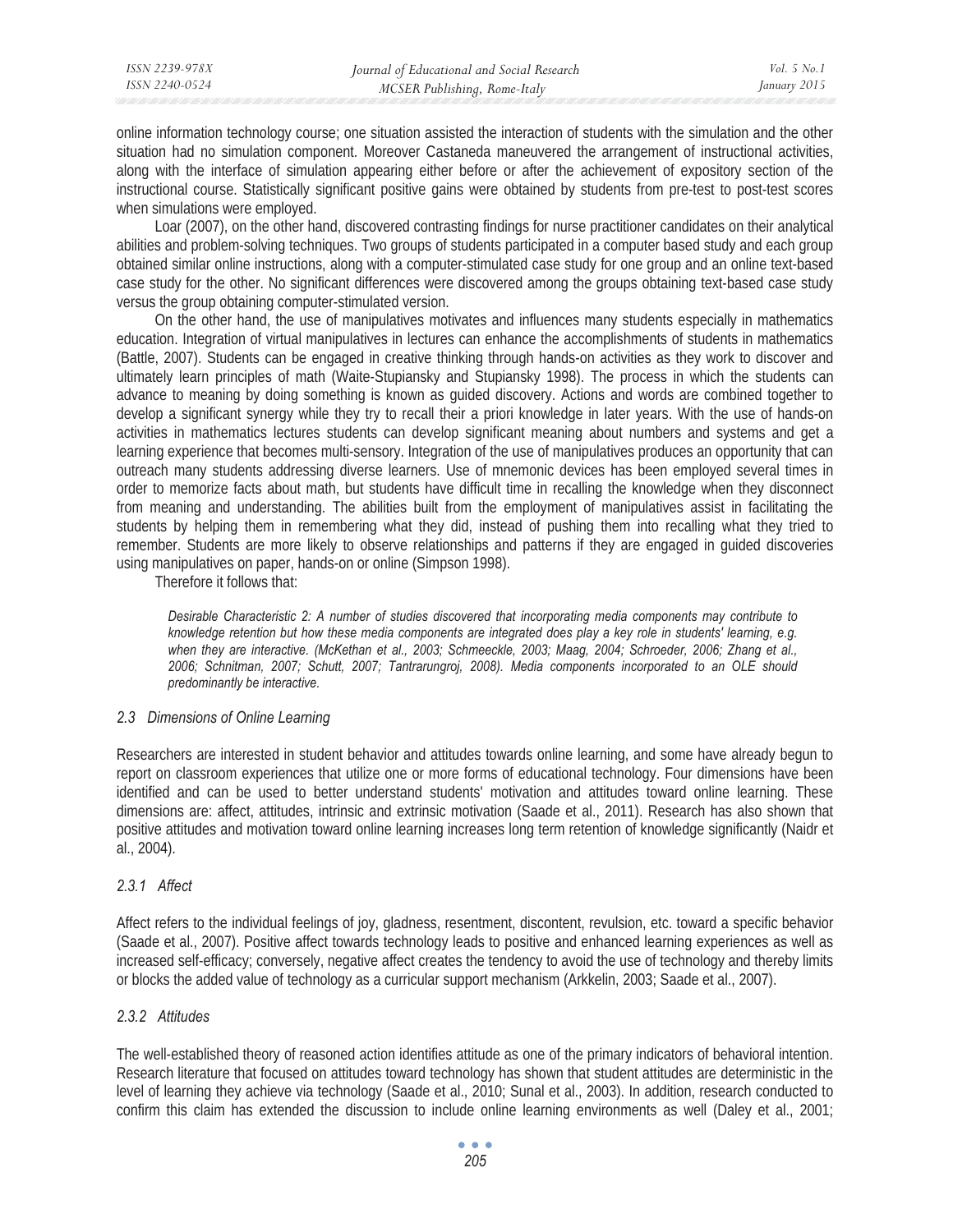Saade, 2007; Saade and Galloway, 2005; Saade et al., 2009).

#### *2.3.3 Intrinsic and extrinsic motivation*

Researchers investigated the perspectives of motivation to better understand students' behavioral intentions toward the use of technology so as to predict whether a certain form of technology will be accepted or rejected. Intrinsic and extrinsic motivation have been identified as the key factors for behavioral intentions toward the use of technology (Saade et al., 2007).

Therefore it follows that:

*Desirable Characteristic 3: The four dimensions of online learning, namely affect, attitudes, intrinsic and extrinsic motivation, can be used to better understand students' attitudes toward online learning (Saade et al., 2011). Positive attitudes and motivation toward online learning has been shown to increase long term retention of knowledge significantly (Naidr et al., 2004). An ideal OLE makes use of affect, attitudes, intrinsic and extrinsic motivation to create a positive attitude in facilitators and learners.* 

## *2.4 Type of learning experience*

A number of studies concentrated on the manipulation of various elements within online learning and examined the effects of learning experience and learners' control. These studies recommend providing a form of learner control over the online sources-resources being utilized.

Gao and Lehman (2003), Zhang (2005), Zhang et al. (2006), and Dinov et al. (2008); present data that supports the hypothesis that instructor-directed conditions (expository learning) have less control over learning than the conditions in which learners have direct control (may it be interactive or active learning within the conceptual framework); direct control of learners tend to produce greater gains in learning. Two other studies did not succeed in finding a similar effect (Smith, 2006; Cook et al., 2007).

Zhang (2005) and Zhang et al. (2006), present two studies that distinguished between active learning versus expository learning, these two studies found outcomes that favored active learning. To generate the two situations Zhang (2005) controlled the performance within a web based course. There were particular orders for the control group regarding the videos being utilized, which they received over the web; they had to view any video in their entirety i.e. rewinding and fast forwarding the video was not allowed and it had to be seen wholly. The treatment group on the other hand was not restricted in this regards; they could watch the videos in any arrangement, access materials randomly, fastforward or rewind any video and go through the content however they pleased. Significantly positive results were found by that favored the control of learners over the functionality of web i.e. the treatment group (Zhang et al., 2006).

Gao and Lehman (2003) discovered that students who viewed only static web pages did not perform as good as the students who completed a "generative activity" along with viewing a static Web page. In the same way, Dinov, Sanchez and Christou (2008) incorporated apparatus from an online resource for statistical computations in three courses of statistics and probability. Two groups were created for each course and were compared. One of the groups obtained a high intensity situation and had access to numerous online tools to apply on facts and figures while the other group obtained a low intensity situation with limited access to online tools. In the three courses from all sections, students from the high intensity situation with active online tools showed significant improvement in results and understanding, as shown by the mid-term and final exams when in comparison to the other students.

The studies that discovered optimistic outcomes for non-didactic and learner controlled designs of teaching are balanced by the studies that discovered null or combined outcomes from attempts to give an additional in action learning know-how. Smith (2006) used randomly allocated groups of nurses who were trained online on pain management; he changed the instructional method in order to distinguish between an instructional method with participant inquiry and problem solving and a text-based expository linear method; in terms of learning, no significant differences were found. Likewise, no significant differences were found by Cook et al. (2007) in student learning between the following two situations: (1) expository end-of-module actions and (2) active response end-of-module review questions.

Chen (2007) randomly assigned the students of a health care ethics class to any one of the web-based situations given below on a random basis, (1) an experimental group that examined a text-based improved organizing tool prior to online guidelines, (2) a control group that obtained online instructions with no entry to an improved organizing tool and (3) another experimental group that evaluated an improved, Flash-based concept map organizing tool before getting involved into online learning. The researchers assumed that the concept map and improved organizing tool would assist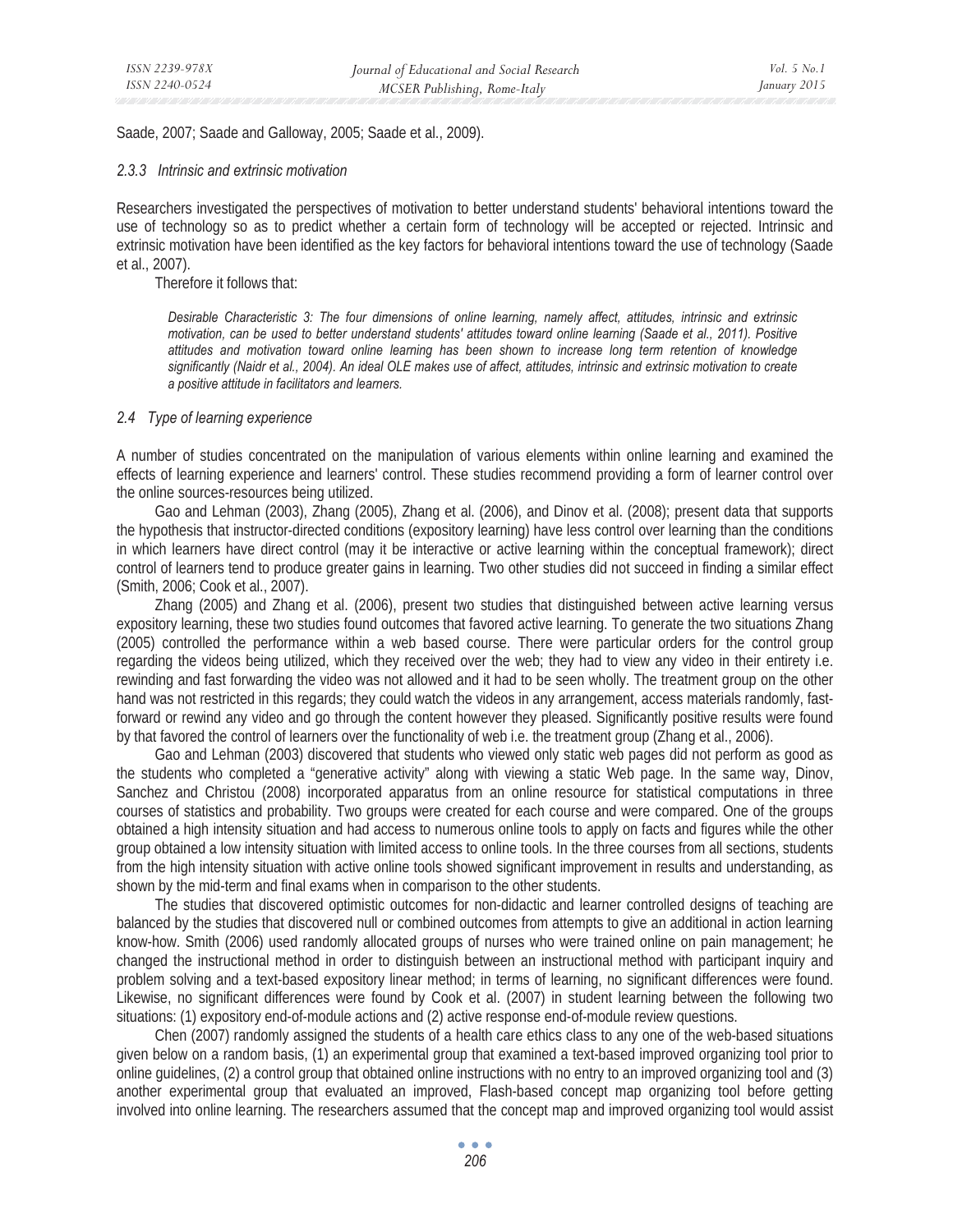students in accessing appropriate previous information and boost up their commitment with the latest material. Surprisingly, no specific differences in the learning outcomes were found by Chen among the three groups.

Suh (2006) studied the consequences of an assisting question on the capability of student to generate a high-class educational website needed for an online educational technology module. Students in this situation were given questions via an electronic discussion board, which they had to read first before answering. Online postings and electronic mails made them think of the assisting questions during their work in the problem situation. Assisting questions helped the students, who were working alone by enhancing their performance; however these questions did not in any way affect the performance of students working in teams. A likely clarification presented by the researcher is that students working in teams might have scaffolded the work of each other and might have reduced the benefit obtained by externally imparted questions.

Therefore it follows that:

*Desirable Characteristic 4: An ideal OLE supports different types of learning experiences, such as purely online vs. mixed (Means et al., 2010) or instructor-directed conditions (expository learning) vs. direct control of learners (Gao and Lehman, 2003; Zhang, 2005; Zhang et al., 2006; and Dinov et al., 2008).* 

## *2.5 Online quizzes*

Regarding the effectiveness of including quizzes into online learning, there are both optimistic and not so optimistic results. For instance, mixed outcomes were found by the four studies (Tselios et al., 2001; Lewis, 2002; Maag, 2004; Stanley, 2006) that investigated the effectiveness of online quizzes.

Maag (2004) and Stanley (2006) discovered no added benefits for the inclusion of online quizzes. Maag (2004) incorporated online quizzes in an experimental situation wherein the students were given animation, online images and texts; then this experimental group was evaluated against other groups that varied in terms of incorporating online quizzes as well as how media tools was used in the quizzes (one used text only, and one used images only, and one used both text and images). The researcher discovered no major differences among the groups that did not use online quizzes and the one that used online quizzes, or in terms of how media tools were employed. Similarly, Stanley (2006) discovered no statistically significant differences between the outcomes from students taking weekly quizzes and the outcomes from students completing regular homework assignments.

According to two additional studies the effectiveness of quizzes on learning depends on the existence of dynamic factors (Lewis, 2002) like the coexistence of online discussions with online quizzes. Interactivity within dynamic online discussions among students enhances learning and decreases the probability of failure within online quizzes that are less compelling without online discussions. It is suggested by Tselios et al. (2001) that performance of students is also affected by the software platform used to conduct online quizzes. It was found that students taking quizzes on the software platform known as IDLE (an open source learning management system) were outperformed with statistical significance by the students who took the quiz in WebCT (now known as the Blackboard Learning Management System) software platform. The two software programs had identical educational material and functioned similarly, but they had differences in user interfaces.

Grant and Courtoreille (2007) examined the utilization of post-unit quizzes (a) that provided students with the opportunity to do extra practice on the type of items that were not answered correctly and (b) with fixed items that gave response only on the correct or incorrect answer. Greater changes from the pre-test to post-test results indicated that the response-sensitive version of the tutorial was less effective than the fixed-item version.

Therefore it follows that:

*Desirable Characteristic 5: An ideal OLE provides online quizzes at the end of each unit and gives feedback on the results (Grant and Courtoreille, 2007).* 

## *2.6 Customized instruction*

The outcomes of employing computer-based instruction in a customized manner has been explored within this literature review with the intention that the online learning addresses vigorously to the performance, questions and needs of the participant. For instance, the meta-analysis by Kulik et al. (1991) reported that computer assisted instruction reduces instructional time on average by at least one third; efficiency in time management is especially vital for those nontraditional students who need to create a balance between schooling, home life, and employment.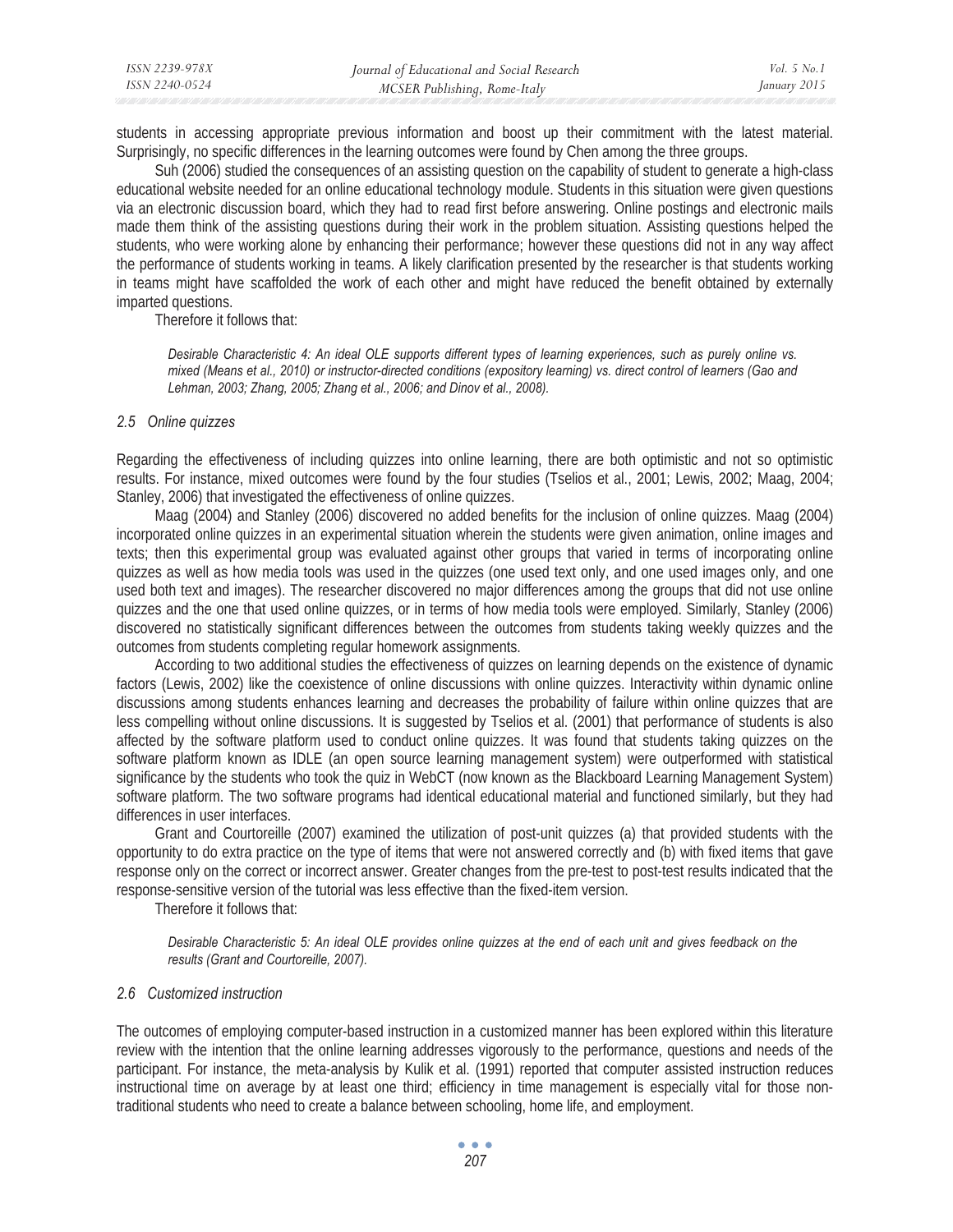Nguyen (2007) investigated the outcomes of customized instruction and presented positive results. The researcher studied the encounters of individuals enrolled in tax preparation course. These individuals studied within an online training program and had the option of customizing their training by utilizing an advanced set of features that were context sensitive and included expert systems such as textual an audiovisual component integrated to tutorials. Nguyen (2007) indicated a positive effect resulting in statistically significantly higher outcomes as a result of this blend of enhancement.

Therefore it follows that:

*Desirable Characteristic 6: An ideal online learning should be customizable and adaptive in order to suit the diverse needs of learners (Kulik, 1991, Nguyen, 2007).* 

## *2.7 Assistance for learner reflection*

Nine studies examined the extent to which encouraging facets of learner reflection in a Web-based environment enhanced the results of learning (Chung et al., 1999; Cook et al., 2005; Wang et al., 2006; Chang, 2007; Crippen et al., 2007; Nelson, 2007; Saito et al., 2007; Shen et al., 2007; and, Bixler, 2008). These studies investigated OLE's that prompted the students to reflect on their learning and presented enhanced results due to such prompts. For instance, how computer prompts developed to promote students to utilize self-monitoring and self-explanation strategies influenced learning, was examined by Chung et al. (1999); they studied the capability of students to incorporate views from instructions in their writing tasks. The researchers discovered that students in the control group elaborated and incorporated statistically significantly less number of concepts than the students who were guided by computer prompts.

Wang et al. (2006), in a quasi-experimental study of students from a Taiwanese middle school acquiring a biology module based on the web, discovered that students using traditional testing (conducted in paper-pencil form or online) did not perform as well as the students employing seminal online self-evaluation approaches. In the seminal online evaluation situation, if an answer was incorrect, the student was told that it was wrong and was provided with extra resources to look for the correct answer, without actually providing the correct solution. This discovery supports the findings of Grant and Courtoreille (2007) explained previously.

Cook et al. (2005) examined the impact of the inclusion of "self-evaluation" queries towards the end of modules on the learning of students i.e. whether or not such queries enhanced learning. The research employed crossover, organized and randomized exam structures, wherein every student studied four courses, two with and two without selfevaluation questions. The course sequence was allocated on a random basis and the tests were conducted immediately at the end of the course. The students performed statistically better on tests that had self-evaluation questions, than on tests that did not have self-evaluation questions. The author attributed this outcome to the stimulation of reflection. However, this outcome did not appear for the final test administered at the end of the course, where the performance of every student was similar.

Shen et al. (2007) examined the work of students who did and did not obtain lectures on self-regulated learning approaches such as self-evaluation, dealing with study-time and goal-setting. The group that was subject to lectures on self-regulated approaches performed significantly better.

Bixler (2008) studied the consequences of prompts inquiring students to reflect on their problem-solving activities. Crippen and Earl (2007) examined the consequences of presenting prompts to describe a student's work along with examples of problems and solutions. Chang (2007) employed a self-examining outline for students so that they could evaluate their learning environments, study-times, and learning processes, and later on generate self-assessments and predict their test results. Saito and Miwa (2007) looked into the outcomes of students' manifestation activities during and after online learning sessions. A learning assistance system added by Nelson (2007) was developed to guide a hypothesis generation and testing process exclusive of providing straight responses about the correctness of a student's answer or creating decisions regarding the actions of a student. The extra reflective components described in all these studies enhanced students' online learning.

On the whole, the evidence available from research suggests that self-control, self-reflection and self-regulation create better learning effects. Traits like self-explanation, self-control and prompts for reflection approaches have been shown to enhance online learning results.

Therefore it follows that:

*Desirable Characteristic 7: For an online environment traits like self-explanation, self-control and prompts for reflection approaches have been shown to enhance learning results (Chung et al., 1999; Cook et al., 2005; Wang et al., 2006;*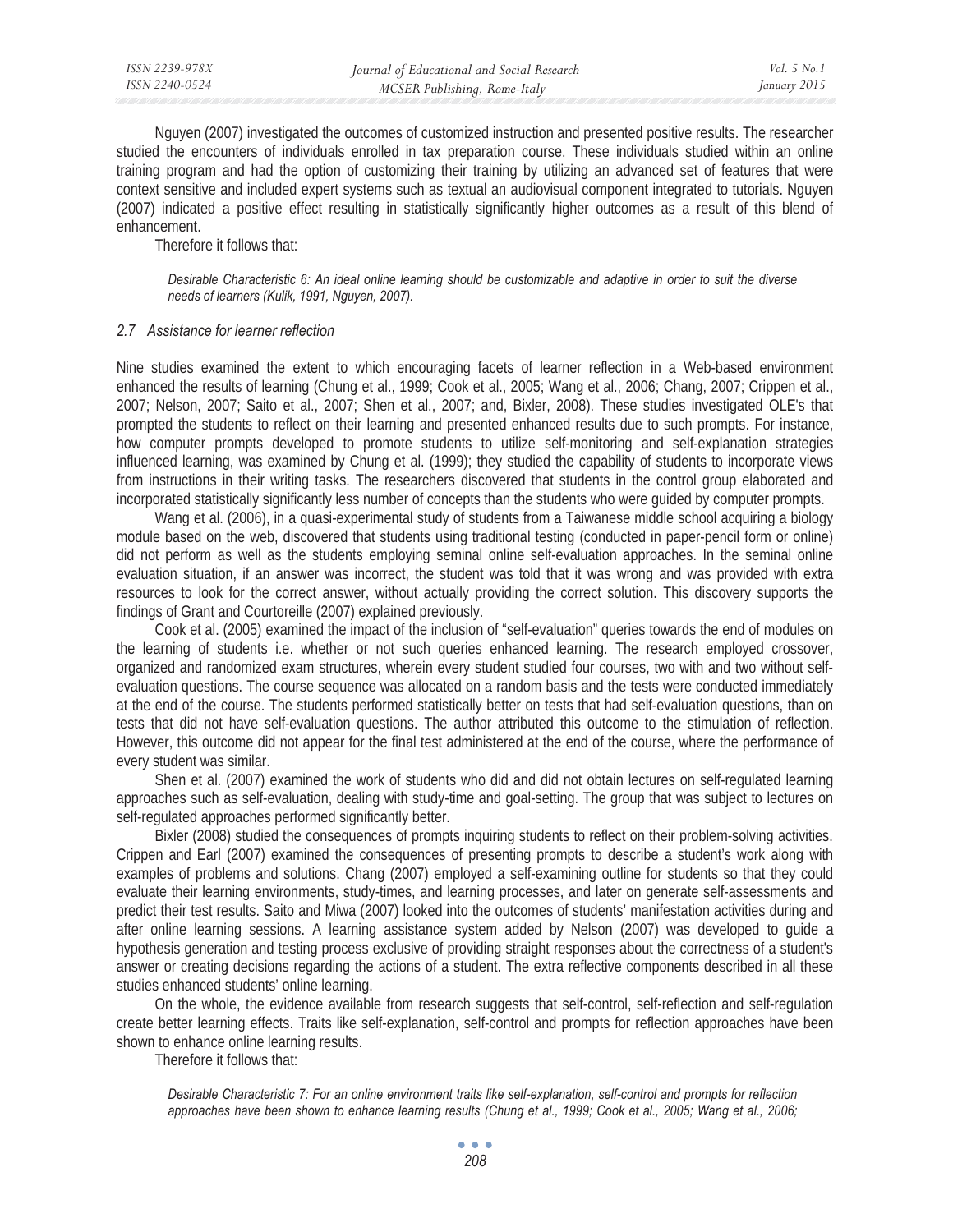*Chang, 2007; Crippen et al., 2007; Nelson, 2007; Saito et al., 2007; Shen et al., 2007; and Bixler, 2008). An ideal OLE provides assistance for learner reflection.* 

## *2.8 Scaffolding for online learning*

Scaffolding, the support given during the learning process which is tailored to the needs of the student, helps the student achieve his/her learning goals (Sawyer, 2006). Several studies examined human control substituted by online scripts or scaffolding developed to create a more dynamic online communication. Of the four studies analyzed, three studies suggested that the existence of scaffolding to assist communication between groups that learn online does not have a direct significant enhancement over learning outcomes (Hron et al. 2000; Choi et al., 2005; Ryan 2007). However, the study by Weinberger et al. (2005) suggested the opposite.

An experimental method was used by Hron et al. (2000) to draw a contrast between three groups: (1) a group that obtained managing questions and argumentative guidelines, (2) a control group that obtained no guidelines about onehour argument and (3) a group that obtained managing questions to assist in developing their online communication. Argumentative guidelines specify that the group members should only talk about the managing questions; the argument regarding one question should be completed before starting the next question; the alternative point of views should be taken into consideration and lastly all members should take turns in moderating the argument and make sure all the rules and guidelines are followed to the letter. Hron et al. discovered statistically significant differences among situations in the material and consistency of student postings, but no crosswise differences between the three groups regarding acquisition of knowledge as indicated by the results of a multiple-choice test.

Ryan's study (2007) also drew the same conclusion as that of Hron et al. (2000). He hypothesized that the performance of students would be affected when exposed to collaborative tools. Ryan distinguished between two groups of students from middle school exposed to online learning: a control group with no access to collaborative tools and an experimental group where communication with peers and teachers was enabled and students had access to collaborative tools. Ryan discovered no statistically significant differences in terms of online educational performance between the two groups.

A time-series control-group analysis was employed by Choi, Land and Turgeon (2005) to examine the outcomes of presenting online scripts for creating questions to colleagues throughout group based online discussions. Even though scripts were discovered to enhance the number of questions asked, they did not influence the learning outcomes and quality of the questions asked.

On the other hand, Weinberger et al. (2005) conducted a study which revealed positive results for learners who were provided with scaffolding. The authors developed two kinds of scaffolding: (1) social scaffolding organized in such a way that students communicate among each other via techniques like information gathering through asking crucial questions and (2) epistemic scripts that stated the manner in which learners should advance in an allocated assignment and assisted learners to address specific issues. In this research the authors discovered that social scaffolding enhances test performance in contrast to a control group that took part in online discussions without any scaffolding; and, the results were statistically significant.

In short, methods like scripts or scaffolds for online communication between student groups have been discovered to have positive effects on the manner in which students interact with the online content and with each other, but there is no evidence discovered that this indeed enhances learning directly. However, it must be noted that, indirectly, peer to peer communication contributes to cooperative learning which has been proven to have positive effects on learning exploiting the collective knowledge and the synergy among the learners (Adami-Bunyard et al., 1998; Bernero, 2000).

Therefore it follows that:

*Desirable Characteristic 8: Scaffolding, the support given during the learning process which is tailored to the needs of the student, helps learners achieve their learning goals (Sawyer, 2006) and may result in enhanced test performance (Weinberger et al., 2005). An ideal OLE provides scaffolding for online learning.* 

## *2.9 Medium of delivery*

Online learning can be delivered predominantly through a mobile environment, the World Wide Web or via email; research has shown no considerable differences in learning resulting from the medium of delivery. For instance, Shih (2007) examined if student groups who viewed online contents with the help of mobile phones showed considerably diverse learning results from groups who did so utilizing a conventional computer with Internet access; no statistical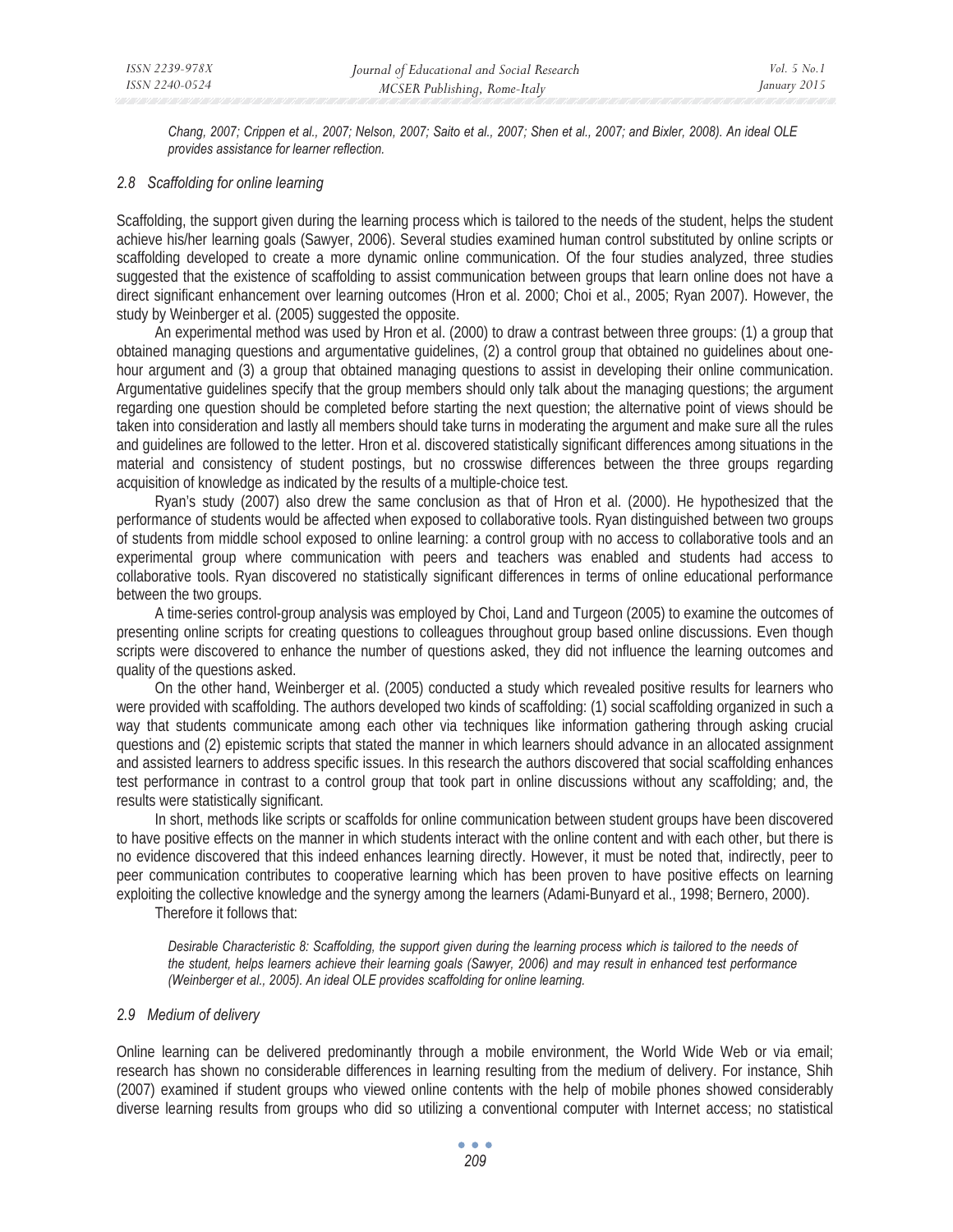differences were discovered between the two groups by the researcher. In the same way Kerfoot (2008) differentiated between the outcomes of obtaining module content and knowledge with the help of a sequence of e-mails versus viewing the content online through a conventional Web-site and discovered no statistically significant differences in terms of student learning. On the whole, the few controlled studies that explored how online content is delivered do not favor one method of delivery over another.

Therefore it follows that:

*Desirable Characteristic 9: Online learning can be delivered through a mobile environment, the World Wide Web or via*  email; research has shown no considerable differences in learning resulting from the medium of delivery (Shih, 2007; *Kerfoot, 2008). An ideal OLE is accessible anywhere, 24/7, as long as mobile and/or internet technologies are available.* 

## *2.10 Distance learning*

Bernard et al. (2004) discovered benefits of asynchronous distance learning via online delivery over synchronous learning. Asynchronous distance-education studies by the authors presented advantages over traditional teacher centered classroom education. The authors also discovered that the distance-learning situations inclined to have further encouraging results when computer-mediated interactions were available.

Advantages of mixed learning (a combination of some features of face-to-face and online learning) over completely online learning were discovered by Zhao et al. (2005). It was discovered by Zhao et al. that the involvement of teacher plays the role of a powerful arbitrating variable. The impact of distance learning with high teacher involvement was significantly greater than that with low teacher involvement. Furthermore, Zhao et al. found that the effect size increased even further with the presence of peer-to-peer learning. In all cases, the use of digital resources enhanced the learning experience with statistical significance.

Therefore it follows that:

*Desirable Characteristic 10: Distance-learning situations enhance the learning experience significantly when digital resources such as computer-mediated interactions are available (Bernard et al., 2004). An ideal OLE enables distance learning through learning activities that are interactive.* 

# *2.11 Cooperative learning*

Cooperative learning approaches can be integrated to elevate students' motivation to learn math and enhance their math abilities. With the utilization of such approaches, students develop the necessary social skills required to complete the given projects. Cooperative learning also supports within group communication regarding the allocated tasks, wherein every member shares accountability for the work done both at the individual and the group levels as a whole. The employment of cooperative learning produces more awareness in mathematics and creates a pleasant experience for the teacher and the students. Integration of cooperative learning permits people to enjoy the group's collective knowledge of math and gain knowledge from others in order to enhance the overall learning experience (Bernero, 2000).

In the action research document by Adami-Bunyard et al. (1998), a set of courses that employ cooperative learning techniques were studied. The researchers documented the behavior of cooperative learning among primary school students where the participants enjoyed a peer-centered learning experience built upon rubrics and self-made exams. The researchers emphasized the significance of mentoring, tutoring and peer-tutoring; the instructions should be directed to the students and teacher should perform the role of a facilitator. With such approaches, it is likely that a bond is created among students when they work together ultimately increasing their academic success through an improved educational experience (Adami-Bunyard et al., 1998).

Therefore it follows that:

*Desirable Characteristic 11: Integration of cooperative learning permits people to enjoy the group's collective knowledge and gain knowledge from others in order to enhance the overall learning experience (Bernero, 2000). An ideal OLE enables and supports cooperative learning.* 

## *2.12 Addressing multiple intelligences*

Howard Gardner (1985, 1993) identified seven distinct intelligences (linguistic, logical-mathematical, bodily-kinesthetic,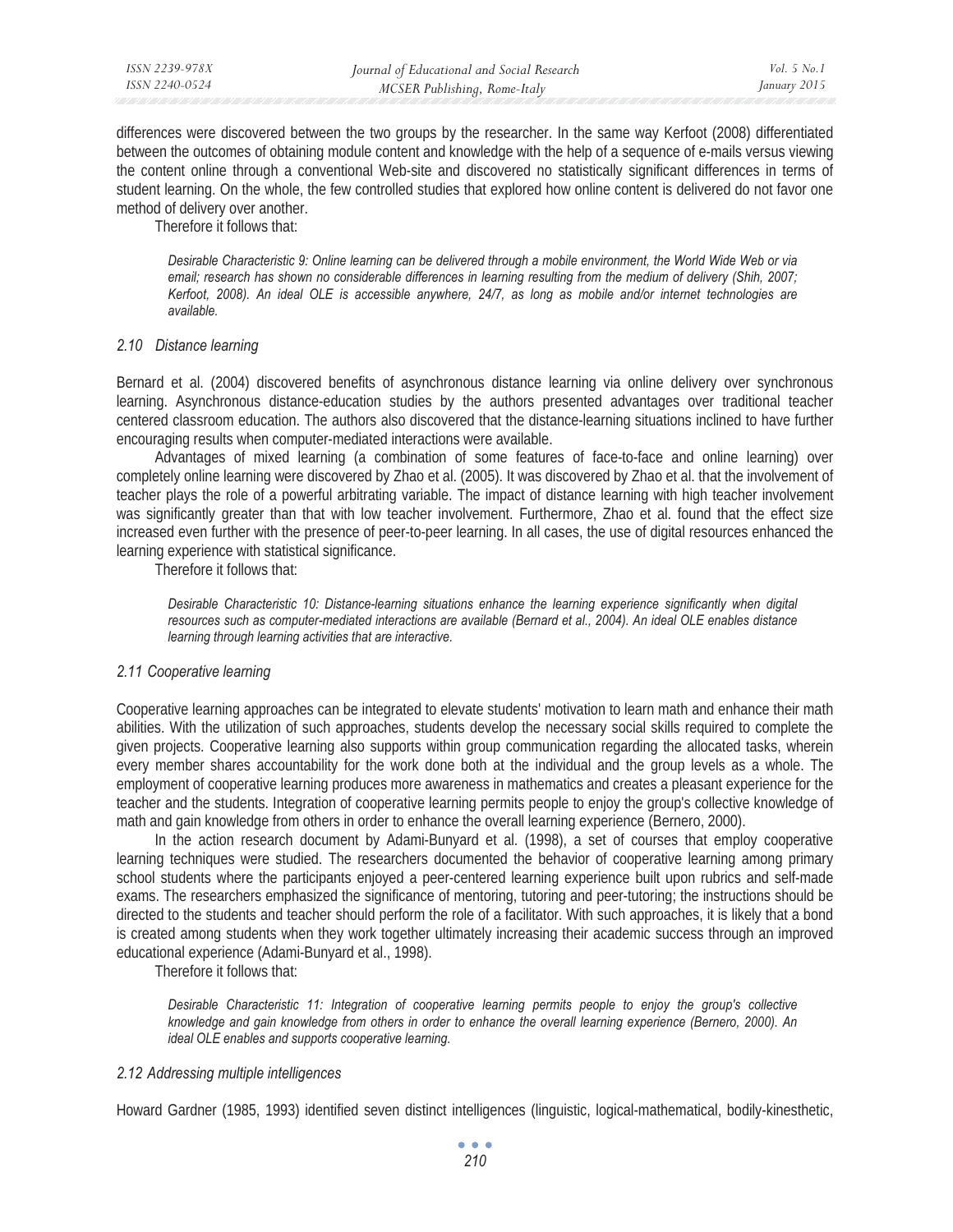spatial, musical, interpersonal intrapersonal) that each person possesses a unique blend of. This has created the idea of teaching and learning through multiple intelligences (Campbell et al., 1996). The idea that modern day students are inclined towards using technology and Internet is the basis for employing technology as a means to assist teaching. Students of this century are much different from those of the last century; they live in the dynamism of the 21st century where Internet and other technologies advance in an ever increasing pace. In this regard technology can easily be integrated to the classrooms to address different learning styles as well as multiple intelligences (McCoog, 2007).

Interventions were implemented by Bednar et al. (2002) for the enhancement of achievement and motivation of students in mathematics by educating to multiple intelligences. According to the researchers, hardships faced by students with math concepts were due to negative attitudes of students toward the subject and their incapability to develop links between the real world and math. The researchers concluded that permitting students to utilize their early knowledge and multiple intelligences develops a meaning of tenure in the educational experience, which ultimately enhances mathematical knowledge and skills (Bednar et al., 2002).

Therefore it follows that:

*Desirable Characteristic 12: Technology can be integrated to the classrooms to address different learning styles that correspond with multiple intelligences (McCoog, 2007). Permitting students to utilize their early knowledge and multiple intelligences develops a meaning of tenure in the educational experience, which ultimately enhances knowledge and skills (Bednar et al., 2002). An ideal OLE addresses multiple intelligences by making use of and providing different learning styles.* 

# *2.13 Conforming to the state-wide and national educational standards*

The No Child Left Behind Act (NCLB, 2001) supports standards-based education reform in the U.S., based on the idea that setting high standards and establishing quantifiable goals are likely to improve individual student outcomes in education. NCLB requires states to develop standardized criterion referenced assessment tests that measure basic skills and administer them to all students in certain grades every year, if those states are to receive federal funding for schools. These yearly standardized tests are a major part of the research used to determine whether or not schools are living up to the standards that they are required to meet (Linn, 2000; Braden, 2002). If these standards are not met, the schools face decreased funding, salary cuts, job losses, and/or the state taking over a school district's administration, along with other punishments that contribute to the increased liability brought by the NCLB. Therefore, any OLE that aims to provide curricular support for the U.S. K-12 educational system needs to be aligned with state and nationwide learning standards, which includes the Common Core Standards. This necessity can be extended to any country that operates within standards-based curricula.

Therefore it follows that:

*Desirable Characteristic 13: An ideal OLE conforms to educational standards. Any OLE that aims to provide curricular support for an educational system needs to be aligned with the standards associated with it. For instance in the U.S. K-12 educational system, an OLE needs to be aligned with the Common Core State Standards.* 

# *2.14 Fidelity of Implementation*

An OLE which works wonders in a certain setting may not live up to the expectations of another setting if it is not implemented at high levels of fidelity. The National Center on Response to Intervention defines fidelity of implementation this way: "It is the delivery of content and instructional strategies in the way in which they were designed and intended to be delivered: accurately and consistently. Although interventions are aimed at learners, fidelity measures focus on the individuals who provide the instruction." (National Center on Response to Intervention, n.d.).

According to Fixsen (2006), it is imperative for educators to comprehend that implementation is a mission-oriented process involving multiple decisions, actions, and corrections. This definition puts educators in an active role. They must consciously look at how a program is conducted in their schools and then make adjustments as needed. Wallace et al. (2008) specifically connected implementation to student learning indicating that improved outcomes in education are the product of effective innovations and effective implementation efforts.

Therefore it follows that:

*Desirable Characteristic 14: An OLE must be implemented with fidelity for producing the results it has been designed to produce. Thus, the OLE must come with guidelines on how to make the most of it, i.e. how to implement it within*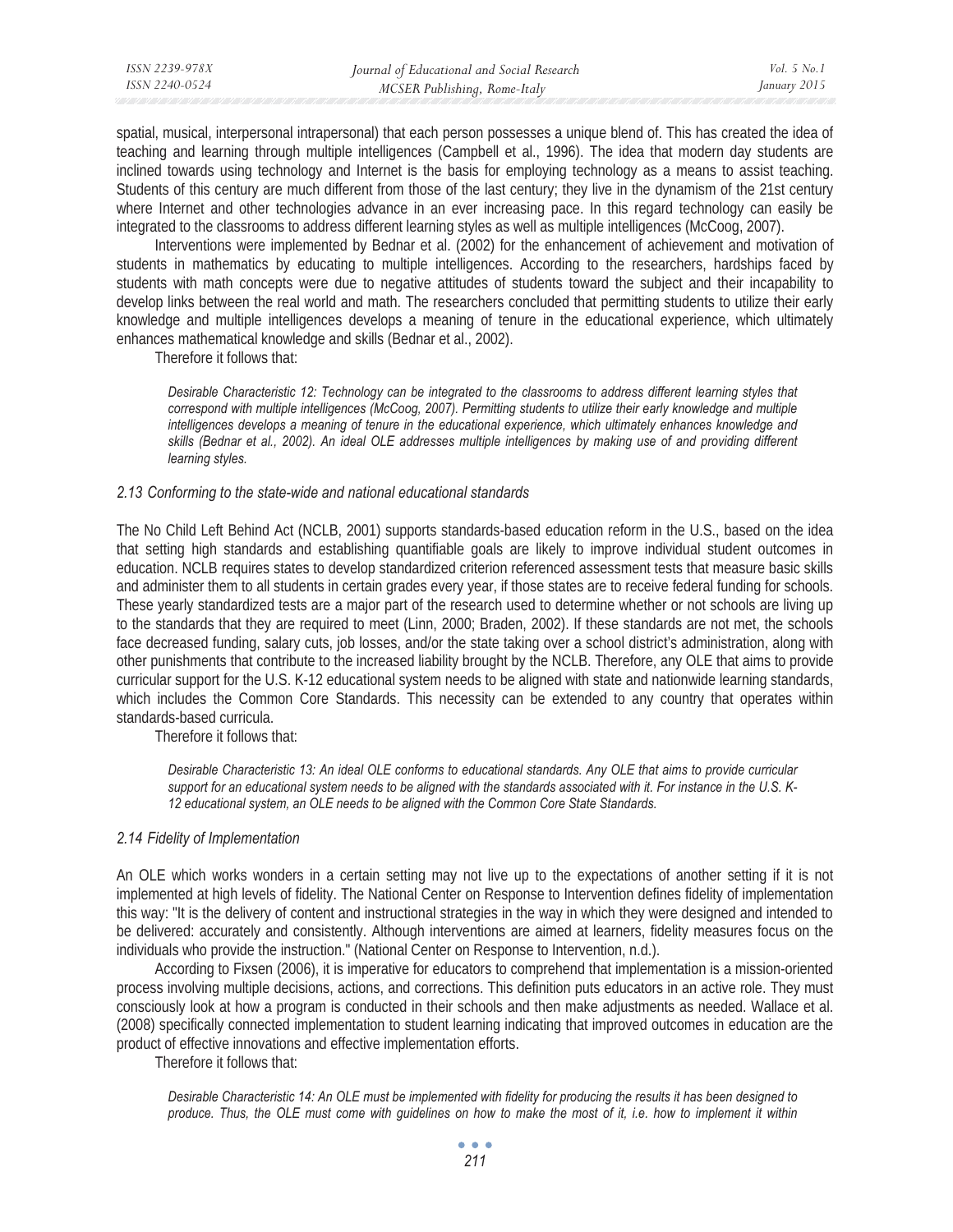*different settings.* 

#### *2.15 The Need for Professional Development*

Lindstrom and Speck (2004) defined that professional development as a "lifelong, collaborative learning process that nourishes the growth of individuals, teams, and the school through a daily, job-embedded, learner-centered, focused approach". Professional development in the context of education generally refers to the ongoing learning opportunities made available to teachers and other education personnel, through their schools and districts. Professional development has two specific goals: 1) to meet the needs of the participants (teachers), and 2) to improve student learning and success (Stiles et al., 2009). Thus professional development is of utmost significance in order to achieve high levels of implementation fidelity.

Therefore it follows that:

*Desirable Characteristic 15: In order for an OLE to be successful, it must be implemented withy fidelity and for this to*  happen, the facilitators must know how to use the OLE intimately. Thus, the OLE must come with online and/or offline *professional development modules such as tutorials, seminars, webinars, etc.* 

#### *2.16 Adopting of new instructional paradigms*

In view of the changing and constantly increasing demands for e-learning, Greiner et al. (2004) claim that educators needs to develop new instructional paradigms in order to effectively meet the needs of learners. There are examples of innovative instructional models which support efficient knowledge construction in a web-based environment enabling long-term knowledge retention.

Therefore it follows that:

*Desirable Characteristic 16: An OLE must possess the flexibility to adopt new and useful instructional paradigms as they emerge.* 

## **3. Conclusion**

This literature review concentrated on one central theme; the desirable characteristics of an OLE. In summary, an ideal OLE uses computer tutorials and online learning activities; uses multimedia elements, simulations and manipulatives in an interactive way; uses the dimensions of online learning to create positive attitudes in learners; supports different types of learning experiences; provides online quizzes and gives feedback on the results; enables customized and adaptive instruction; provides assistance for learner reflection; provides scaffolding for online learning; is accessible anywhere, anytime; enables distance learning through interactive online learning activities; supports cooperative learning; addresses multiple intelligences; conforms to educational standards; provides guidelines for high fidelity of implementation in diverse settings; provides online and offline professional development modules; and is flexible to adopt new and useful instructional paradigms fast as they emerge.

## **References**

- Adami Bunyard, E., Gummow, M., & Milazzo Licklider, N. (1998). Improving primary student motivation and achievement in mathematics.
- Aivazidis, C., Lazaridou, M., and Hellden, G. (2006). A comparison between a traditional and an online environmental educational program. Journal of Environmental Education, 37(4), 45-54.
- Arkkelin, D. (2003). *Putting Prometheus' feet to the fire: Student evaluations of Prometheus in relation to their attitudes towards and*  experience with computers, computer self-Efficacy and preferred learning style. Retrieved February 22, 2011, from http://faculty.valpo.edu/darkkeli/papers/syllabus03.htm
- Battle, T. (2007). Infusing math manipulatives: The key to an increase in academic achievement in the mathematics classroom. Final research proposal. Online Submission, Retrieved January 6, 2010, from ERIC database.
- Bednar, J., Coughlin, J., Evans, E., & Sievers, T. (2002). *Improving student motivation and achievement in mathematics through teaching to the multiple intelligences*. (ERIC Document Reproduction Service No. ED466408). Retrieved April 11, 2009 from http://www.eric.ed.gov/
- Bernard, R. M., P. C. Abrami, Y. Lou, E. Borokhovski, A. Wade, L. Wozney, P. A. Wallet, M. Fiset, and B. Huang. **(**2004). How does distance education compare with classroom instruction? A meta-analysis of the empirical literature. *Review of Educational*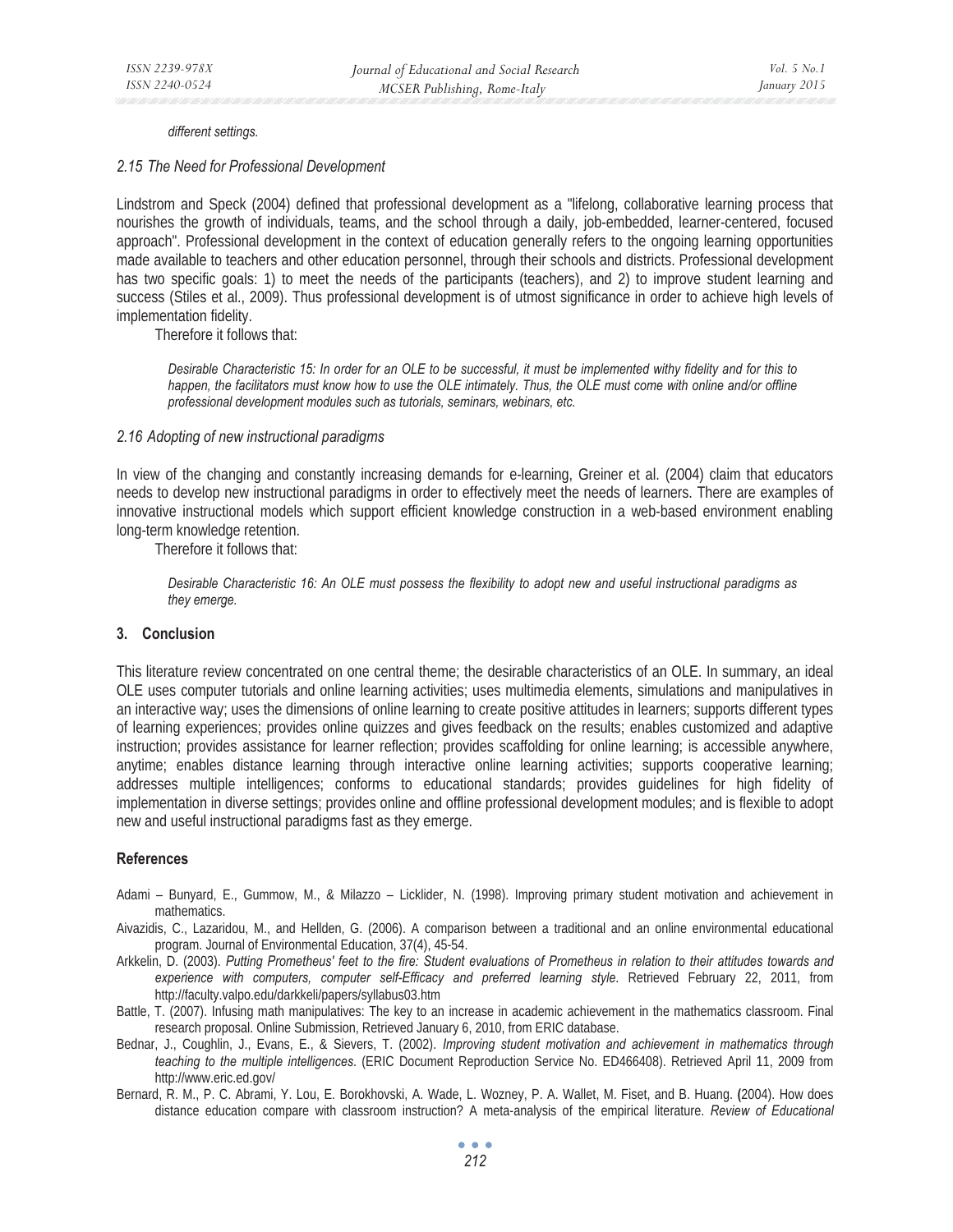*Research* 74 (3): 379–439.

Bernero, J. (2000). *Motivating students in math using cooperative learning*. (ERIC Document Reproduction Service No. ED446 999).

Bixler, B. A. (2008). The effects of scaffolding student's problem-solving process via question prompts on problem solving and intrinsic motivation in an online learning environment. PhD diss., The Pennsylvania State University, State College, Penn.

Braden, J. P. (2002). Best practices for school psychologists in educational accountability: High-stakes testing and educational reform. In A. Thomas & J. Grimes (Eds.), Best practices in school psychology IV (Vol. 1, pp. 301-320). Bethesda, MD: National Association of School Psychologists.

Campbell, L., Campbell, B., & Dickinson, D. (1996). *Teaching & learning through multiple intelligences.* Needham Heights, MA: Allyn & Bacon.

Castaneda, R. (2008). The impact of computer-based simulation within an instructional sequence on learner performance in a Webbased environment. PhD diss., Arizona State University, Tempe.

Chang, M. M. (2007). Enhancing Web-based language learning through self-monitoring. *Journal of Computer Assisted Learning* 23 (3): 187–96.

Chen, B. (2007). Effects of advance organizers on learning and retention from a fully Web-based class. PhD diss., University of Central Florida, Orlando.

Choi, I., S. M. Land, and A. J. Turgeon. (2005). Scaffolding peer-questioning strategies to facilitate metacognition during online small group discussion. *Instructional Science* 33 (5–6): 483–511.

Chung, S., M. -J. Chung, and C. Severance. (1999, October). Design of support tools and knowledge building in a virtual university course: Effect of reflection and self-explanation prompts. Paper presented at the WebNet 99 World Conference on the WWW and Internet Proceedings, Honolulu, Hawaii. (ERIC Document Reproduction Service No. ED448706).

Clark, R. E. (1983). Reconsidering research on learning from media. *Review of Educational Research* 53 (4): 445–49.

Clark, R. E. (1994). Media will never influence learning. *Educational Technology Research and Development* 42 (2): 21–29.

Cook, D. A., D. M. Dupras, W. G. Thompson, and V. S. Pankratz. (2005). Web-based learning in residents' continuity clinics: A randomized, controlled trial. *Academic Medicine* 80 (1): 90–97.

Cook, D. A., M. H. Gelula, D. M. Dupras, and A. Schwartz. (2007). Instructional methods and cognitive and learning styles in Web-based learning: Report of two randomized trials. *Medical Education* 41 (9): 897–905.

Crippen, K. J., and B. L. Earl. (2007). The impact of Web-based worked examples and self-explanation on performance, problem solving, and self-efficacy. *Computers and Education* 49 (3): 809–21.

Daley, B. J., Watkins, K., Williams, S. W., Courtenay, B., Davis, M., & Dymock, D. (2001). Exploring learning in a technology-enhanced environment. *Educational Technology &Society, 4*(3), 126-138.

Dinov, I. D., J. Sanchez, and N. Christou. (2008). Pedagogical utilization and assessment of the statistic online computational resource in introductory probability and statistics courses. *Computers and Education* 50 (1): 284–300.

Fixsen, D. L. (2006). *Implementing evidence-based education*. Presentation to OSEP Project Directors' Conference. Retrieved from The National Implementation Research Network Web site: www.fpg.unc.edu/~nirn/resources/presentations/OSEP\_Mtg\_Fixsen\_ HO.pdf

Fouts, J. T. (2000). Research on computers and education: Past, present, and future. Seattle, WA: Bill and Melinda Gates Foundation.

Gao, T., and J. D. Lehman. (2003). The effects of different levels of interaction on the achievement and motivational perceptions of college students in a Web-based learning environment. *Journal of Interactive Learning Research* 14 (4): 367–86.

Gardner, H. (1985). *Frames of mind: The theory of multiple intelligences*. Basic books.

Gardner, H. (1993). *Multiple intelligences: The theory in practice.* Basic books.

Grant, L. K., and M. Courtoreille. (2007). Comparison of fixed-item and response-sensitive versions of an online tutorial. *Psychological Record* 57 (2): 265–72.

Greiner, C., Serdyukov, P., Subbotin, I. & Serdyukova, N. (2004). Enhancing E-learning Outcomes Through Iteration. In J. Nall & R. Robson (Eds.), *Proceedings of World Conference on E-Learning in Corporate, Government, Healthcare, and Higher Education 2004* (pp. 1225-1228).

Handal, B., and Herrington, A. (2003). Re-examining categories of computer-based learning in mathematics education. Contemporary Issues in Technology and Teacher Education, 3(3), 275-287.

Hron, A., F. W. Hesse, U. Cress, and C. Giovis. (2000). Implicit and explicit dialogue structuring in virtual learning groups. *British Journal of Educational Psychology* 70 (1): 53–64.

Inan, F. A., Lowther, D. L., Ross, S. M., & Stahl, D. (2010). Pattern of classroom activities during students' use of computers: Relations between instructional strategies and computer applications. *Teaching & Teacher Education, 26*(3), 540–547.

Kerfoot, B. P. (2008). Interactive spaced education versus Web-based modules for teaching urology to medical students: a randomized controlled trial. *The Journal of Urology* 179 (6): 2351–57.

Kulik, C.-L. and Kulik, J. A. (1991). Effectiveness of computer-based instruction: An updated analysis. Computers in Human Behavior, 7(1-2), 75-94.

Kulik, J. A. (2002). School mathematics and science programs benefit from instructional technology – InfoBrief (Report No. NSF-03- 301). Arlington, VA.: National Science Foundation, Div. of Science Resources Statistics.

Lewis, B. A. (2002). The effectiveness of discussion forums in online learning. *Brazilian Review of Open and Distance Learning* 1 (1), http: //www. abed. org. br/publique/cgi/cgilua. exe/sys/start. htm?infoid=16andsid=73andUserActiveTemplate=1por (accessed March 5, 2009).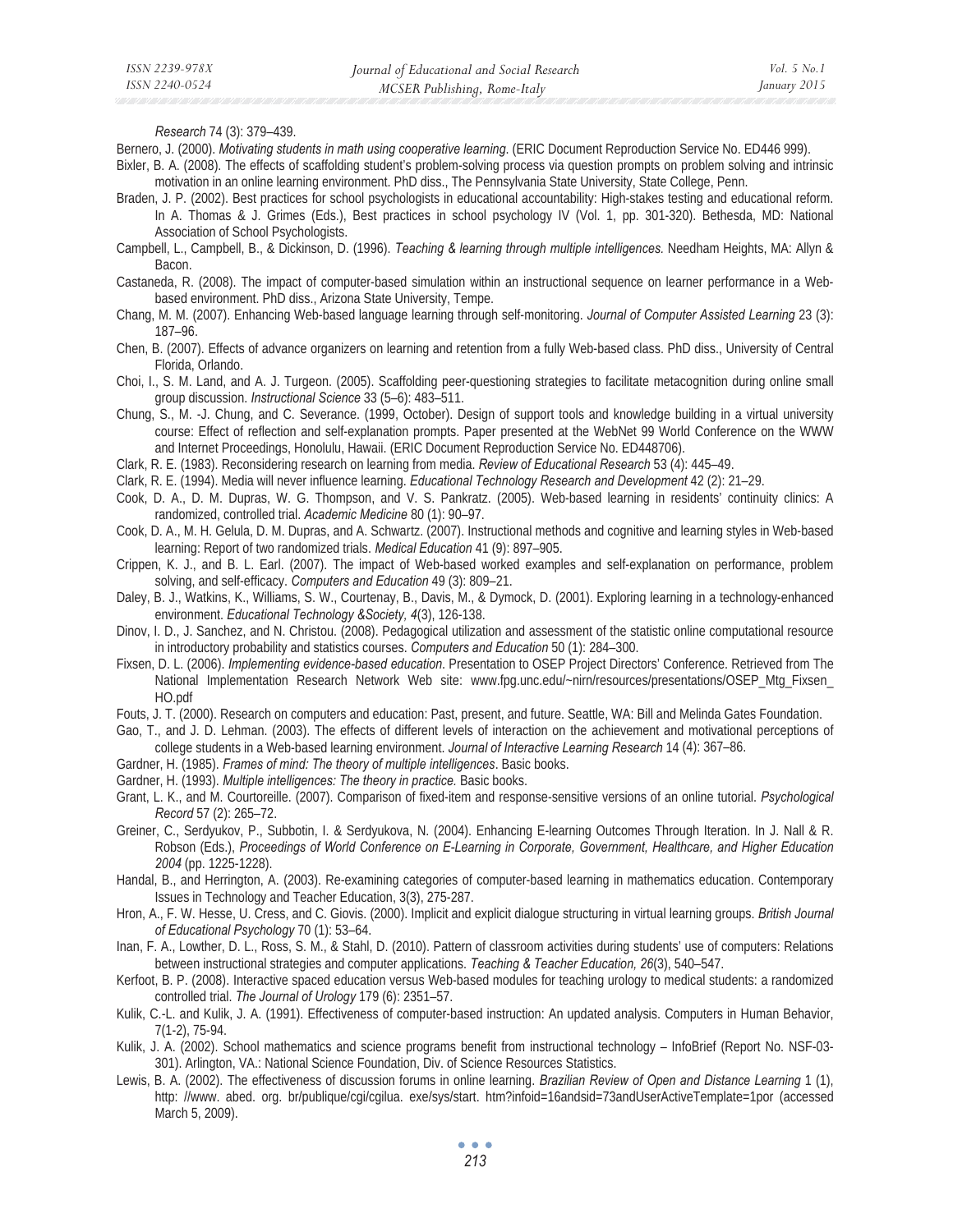Lindstrom, P., & Speck, M. (2004). *The Principal as Professional Development Leader.* Thousand Oaks, CA: Corwin.

- Linn, R. L. (2000). Assessments and accountability. *Educational Researcher*, 29, 4-16.
- Loar, R. S. (2007). The impact of a computer simulated case study on nurse practitioner students' declarative knowledge and clinical performance. PhD diss., University of Illinois at Urbana-Champaign.
- Luo, L., & O'Leary, D. M. (2005). Axon retraction and degeneration in development and disease. *Annual Review of Neuroscience*, 28, 127–56.
- Maag, M. (2004). The effectiveness of an interactive multimedia learning tool on nursing students' math knowledge and self-efficacy. *Computers, Informatics, Nursing* 22 (1): 26–33.
- Marzano, R. J., Pickering, D. J., & Pollock, J. E. (2004). *Classroom instruction that works: Research-based strategies for increasing student achievement*. Upper Saddle River, NJ: Prentice Hall.
- McCoog, I. J. (2007). Integrated Instruction: Multiple Intelligences and Technology. Clearing House 81(1), 25-28.
- McKethan, R. N., M. W. Kernodle, D. Brantz, and J. Fischer. (2003). Qualitative analysis of the overhand throw by undergraduates in education using a distance learning computer program. *Perceptual and Motor Skills 97* (3 Pt. 1): 979–89.
- Naidr J.P., Adla T., Janda A., Feberova J., Kasal P., Hladikova M. (2004) Long-Term Retention of Knowledge After a Distance Course in Medical Informatics at Charles University Prague. *Teaching and Learning in Medicine*;16(3):255-9.
- National Center on Response to Intervention (n.d.). *RTI practices glossary*. Retrieved from www.rti4success.org/index.php? option=com\_content&task=view&id=634&Itemid=2
- Nelson, B. C. (2007). Exploring the use of individualized, reflective guidance in an educational multi-user virtual environment. *Journal of Science Education and Technology* 16 (1): 83–97.
- Nelson, B., & Sassi, A. (2007). What math teachers need most. *Education Digest: Essential Readings Condensed for Quick Review*, 72(6), 54-56.
- Nguyen, F. (2007). The effect of an electronic performance support system and training as performance interventions. PhD diss., Arizona State University, Tempe.
- No Child Left Behind (NCLB) Act of 2001. Pub. L. No. 107-110, Psychology H.R. 1, 115 Stat. 1425.
- Ryan, R. (2007). The effects of Web-based social networks on student achievement and perception of collaboration at the middle school level. PhD diss., Touro University International, City, Calif.
- Saade, G. R., M. D. Buyukkurt, C. Alkhori. (2011). Technology Mediated Learning: Observations in Two Technologies. *Issues in Informing Science & Information Technology* Vol. 8, p398
- Saade, G. R. (2007). Dimensions of perceived usefulness: Towards enhanced assessment. *Decision Sci-ences Journal of Innovative Education, 5*(2), 289-310.
- Saade, G. R., & Galloway, I. (2005), Understanding the acceptance of multimedia applications for learning. *Issues in Informing Science and Information Technology, 2*, 287-296. Retrieved from http://2005papers.iisit.org/I23f15Saad.pdf
- Saade, G. R., & Huang, Q. (2009). Meaningful learning in discussion forums: Towards discourse analysis. *Issues in Informing Science and Information Technology, 6*, 87-99. Retrieved from http://iisit.org/Vol6/IISITv6p087-099Saade675.pdf
- Saade, G. R., Nebebe, F., & Mak, T. (2010). Knowledge management systems development: Theory and practice. *Interdisciplinary Journal of Information, Knowledge and Management, 6*, 35-72. Retrieved from http://www.ijikm.org/Volume6/IJIKMv6p035- 072Saade472.pdf
- Saade, G. R., Nebebe, F., & Tan, W. (2007). Viability of "Technology Acceptance Model" in multimedia learning environments: A comparative study. *Interdisciplinary Journal of Knowledge and Learning Objects, 3*, 175-184. Retrieved from http://www.ijello.org/Volume3/IJKLOv3p175-184Saade393.pdf
- Saade, R. G., He, X., & Kira, D. (2007). Exploring dimensions to online learning. *Computers in human behavior*, *23*(4), 1721-1739.
- Saade, R. G., M. D. Buyukkurt, C. Alkhori. (2011). Technology Mediated Learning: Observations in Two Technologies. *Issues in Informing Science & Information Technology* Vol. 8, p398
- Saito, H., and K. Miwa. (2007). Construction of a learning environment supporting learners' reflection: A case of information seeking on the Web. *Computers and Education* 49 (2): 214–29.
- Salimpoor, V. N., Chang, C., & Vinod, M. (2010). Neural basis of repetition priming during mathematical cognition: Repetition suppression or repetition enhancement? *Journal of Cognitive Neuroscience, 22*(4), 790–805.
- Sawyer, R. K. (Ed.). (2006). *The Cambridge Handbook of the Learning Sciences* (Vol. 2, No. 5). Cambridge: Cambridge University Press.
- Schmeeckle, J. M. (2003). Online training: An evaluation of the effectiveness and efficiency of training law enforcement personnel over the Internet. *Journal of Science Education and Technology* 12 (3): 205–60.
- Schnitman, I. (2007). The dynamics involved in Web-based learning environment (WLE) interface design and human-computer interactions (HCI): Connections with learning performance. PhD diss., West Virginia University, Morgantown.
- Schroeder, B. A. (2006). Multimedia-enhanced instruction in online learning environments. PhD diss., Boise State University, Boise, Idaho.
- Schutt, M. (2007). The effects of instructor immediacy in online learning environments. PhD diss., University of San Diego and San Diego State University, San Diego, Calif.
- Shen, P. D., T. H. Lee, and C. W. Tsai. (2007). Applying Web-enabled problem-based learning and self-regulated learning to enhance computing skills of Taiwan's vocational students: A quasi-experimental study of a short-term module. *Electronic Journal of e-Learning* 5 (2): 147–56.